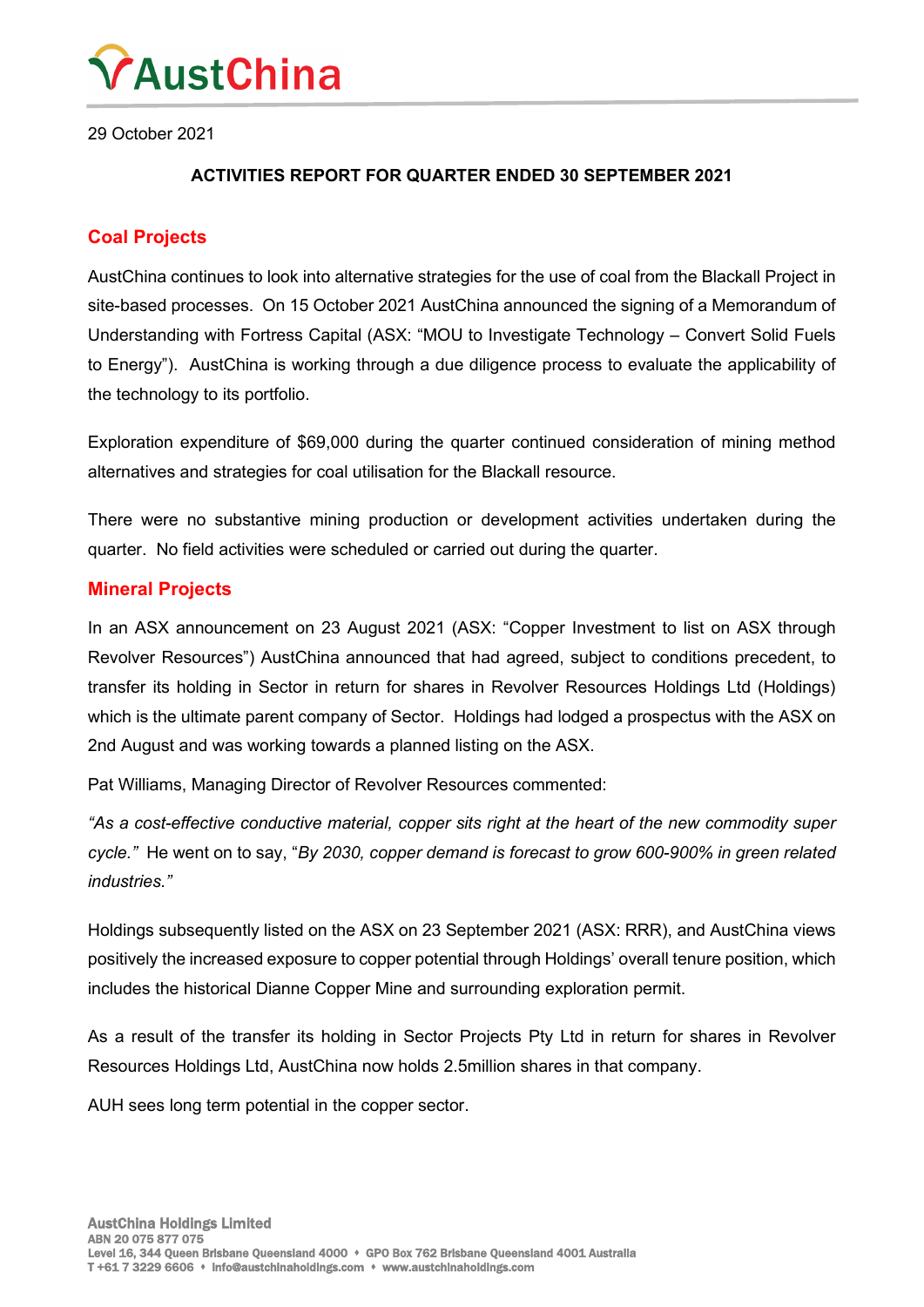# **AustChina**

### **Tenement Portfolio Update**

Tenements held at the end of the quarter and their locations are as follows:

| <b>TENEMENT</b> | <b>NAME</b>                  | <b>HOLDING</b> |
|-----------------|------------------------------|----------------|
| EPC 1719        | Barcoo River/Blackall        | $100\%$        |
| EPC 1993        | <b>Blackall South Corner</b> | 100%           |

### **Investment in Utilitas**

The Utilitas Group Pty Ltd (Utilitas) (AUH 25.14%) during the quarter sold its Bundaberg bioHub industrial park to land developers who are preparing the site for 5 key tenancies including the Bundaberg biohydrogen project. This asset sale enables Utilitas to activate the planning and approvals of its first three utility-scale, commercial grade green gas projects.

### **Payments to related parties**

A total of \$23,000 was paid to directors and their associates for salaries, director fees and superannuation during the quarter ended 30 September 2021.

Authorised by the Board.

Yours faithfully,

**Daniel Chan – Chairman**

Further information:

Andrew Fogg – Chief Executive Officer Bruce Patrick – Chief Operating Officer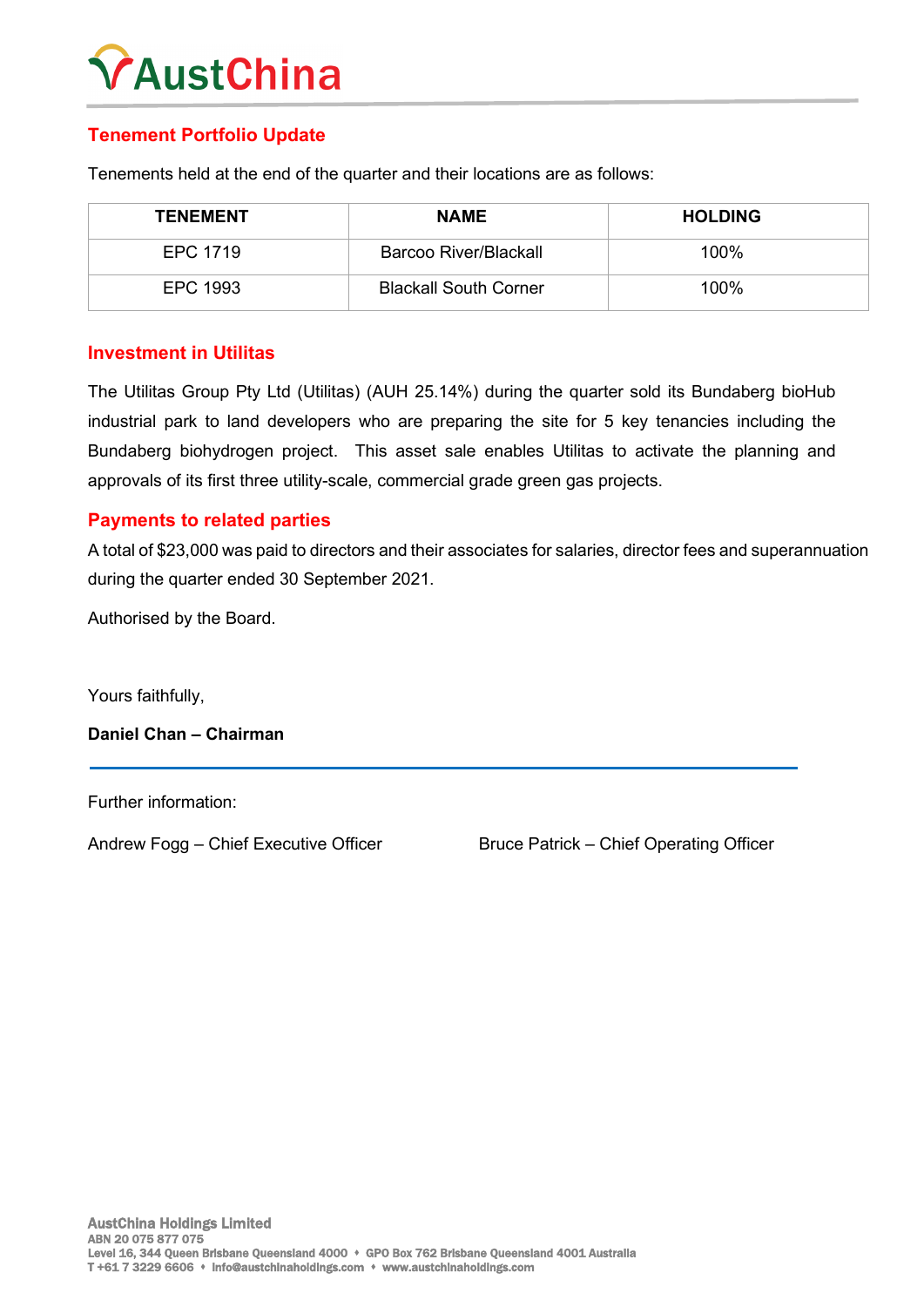## **Appendix 5B**

# **Mining exploration entity or oil and gas exploration entity quarterly cash flow report**

Name of entity

### **AUSTCHINA HOLDINGS LIMITED**

ABN ABN Cuarter ended ("current quarter")

**20 075 877 075 30 SEPTEMBER 2021**

| <b>Consolidated statement of cash flows</b> |                                                   | <b>Current quarter</b><br>\$A'000 | Year to date<br>$(3$ months)<br>\$A'000 |
|---------------------------------------------|---------------------------------------------------|-----------------------------------|-----------------------------------------|
| 1.                                          | Cash flows from operating activities              |                                   |                                         |
| 1.1                                         | Receipts from customers                           |                                   |                                         |
| 1.2                                         | Payments for                                      |                                   |                                         |
|                                             | exploration & evaluation (if expensed)<br>(a)     |                                   |                                         |
|                                             | development<br>(b)                                |                                   |                                         |
|                                             | production<br>(c)                                 |                                   |                                         |
|                                             | staff costs<br>(d)                                | (30)                              | (30)                                    |
|                                             | administration and corporate costs<br>(e)         | (145)                             | (145)                                   |
| 1.3                                         | Dividends received (see note 3)                   |                                   |                                         |
| 1.4                                         | Interest received                                 |                                   |                                         |
| 1.5                                         | Interest and other costs of finance paid          | (1)                               | (1)                                     |
| 1.6                                         | Income taxes paid                                 |                                   |                                         |
| 1.7                                         | Government grants and tax incentives              |                                   |                                         |
| 1.8                                         | Other (provide details if material):              |                                   |                                         |
|                                             | Payments for business development                 | (24)                              | (24)                                    |
|                                             | <b>GST</b> refunds                                | 18                                | 18                                      |
| 1.9                                         | Net cash from / (used in) operating<br>activities | (182)                             | (182)                                   |

| 2.  |     | Cash flows from investing activities      |      |  |
|-----|-----|-------------------------------------------|------|--|
| 2.1 |     | Payments to acquire:                      |      |  |
|     | (a) | entities                                  | -    |  |
|     | (b) | tenements                                 |      |  |
|     | (c) | property, plant and equipment             | -    |  |
|     | (d) | exploration & evaluation (if capitalised) | (69) |  |
|     | (e) | investments                               |      |  |
|     |     | other non-current assets                  | -    |  |

ASX Listing Rules Appendix 5B (01/12/19) **Page 1** + See chapter 19 of the ASX Listing Rules for defined terms.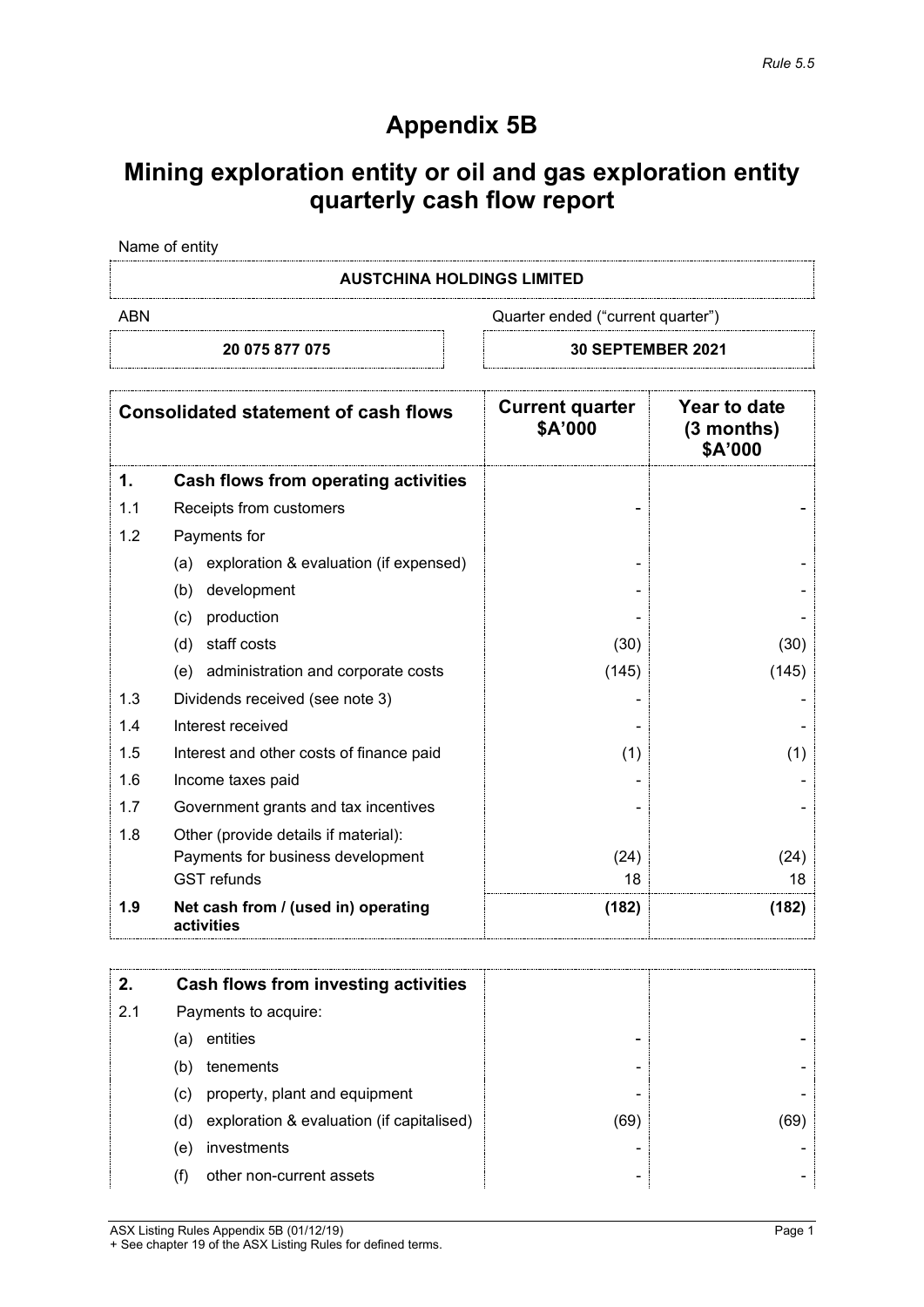|               | <b>Consolidated statement of cash flows</b>       | <b>Current quarter</b><br>\$A'000 | Year to date<br>$(3$ months)<br>\$A'000 |
|---------------|---------------------------------------------------|-----------------------------------|-----------------------------------------|
| $2.2^{\circ}$ | Proceeds from the disposal of:                    |                                   |                                         |
|               | entities<br>(a)                                   |                                   |                                         |
|               | tenements (Security Deposits)<br>(b)              |                                   |                                         |
|               | property, plant and equipment<br>(c)              |                                   |                                         |
|               | (d)<br>investments                                |                                   |                                         |
|               | other non-current assets<br>(e)                   |                                   |                                         |
| 2.3           | Cash flows from loans to other entities           |                                   |                                         |
| 2.4           | Dividends received (see note 3)                   |                                   |                                         |
| 2.5           | Other (provide details if material)               |                                   |                                         |
| 2.6           | Net cash from / (used in) investing<br>activities | (69)                              | (69)                                    |

| 3.   | <b>Cash flows from financing activities</b>                                                |      |      |
|------|--------------------------------------------------------------------------------------------|------|------|
| 3.1  | Proceeds from issues of equity securities<br>(excluding convertible debt securities)       | 980  | 980  |
| 3.2  | Proceeds from issue of convertible debt<br>securities                                      |      |      |
| 3.3  | Proceeds from exercise of options                                                          |      |      |
| 3.4  | Transaction costs related to issues of equity<br>securities or convertible debt securities | (59) | (59) |
| 3.5  | Proceeds from borrowings                                                                   |      |      |
| 3.6  | Repayment of borrowings                                                                    |      |      |
| 3.7  | Transaction costs related to loans and<br>borrowings                                       |      |      |
| 3.8  | Dividends paid                                                                             |      |      |
| 3.9  | Other (provide details if material)                                                        |      |      |
| 3.10 | Net cash from / (used in) financing<br>activities                                          | 921  | 921  |

|     | Net increase / (decrease) in cash and<br>cash equivalents for the period |      |     |
|-----|--------------------------------------------------------------------------|------|-----|
| 4.1 | Cash and cash equivalents at beginning of<br>period                      | 391  | 635 |
| 4.2 | Net cash from / (used in) operating<br>activities (item 1.9 above)       | 182) |     |
| 4.3 | Net cash from / (used in) investing activities<br>(item 2.6 above)       | (69) | 360 |
| 4.4 | Net cash from / (used in) financing activities<br>(item 3.10 above)      | 921  | 921 |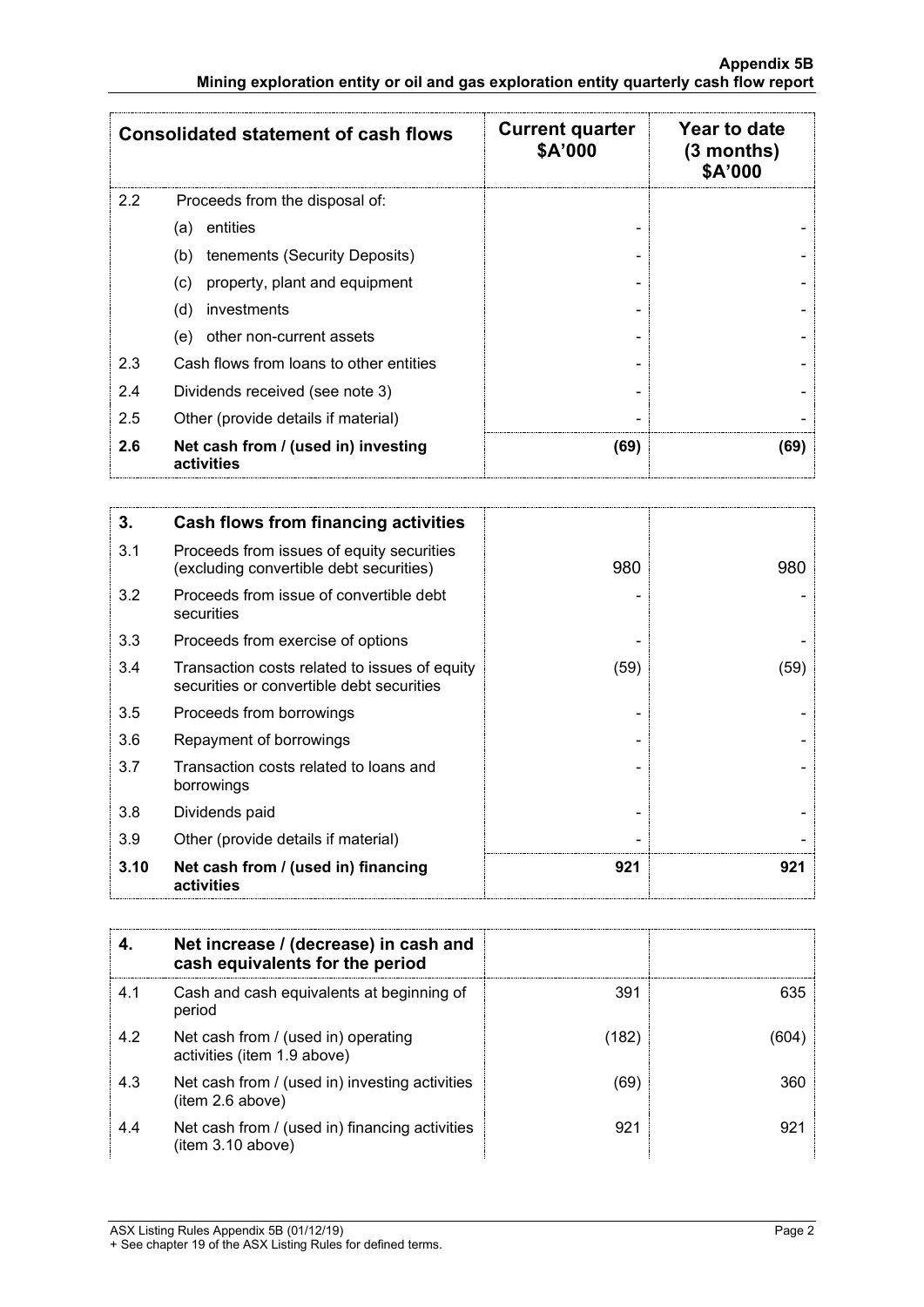| <b>Consolidated statement of cash flows</b> |                                                      | <b>Current quarter</b><br>\$A'000 | Year to date<br>$(3$ months)<br>\$A'000 |
|---------------------------------------------|------------------------------------------------------|-----------------------------------|-----------------------------------------|
| 4.5                                         | Effect of movement in exchange rates on<br>cash held |                                   |                                         |
| 46                                          | Cash and cash equivalents at end of<br>period        | 1.061                             |                                         |

| 5.  | Reconciliation of cash and cash<br>equivalents<br>at the end of the quarter (as shown in the<br>consolidated statement of cash flows) to the<br>related items in the accounts | <b>Current quarter</b><br>\$A'000 | <b>Previous quarter</b><br>\$A'000 |
|-----|-------------------------------------------------------------------------------------------------------------------------------------------------------------------------------|-----------------------------------|------------------------------------|
| 5.1 | <b>Bank balances</b>                                                                                                                                                          | 50                                |                                    |
| 5.2 | Call deposits                                                                                                                                                                 | 1.011                             |                                    |
| 5.3 | <b>Bank overdrafts</b>                                                                                                                                                        |                                   |                                    |
| 5.4 | Other (provide details)                                                                                                                                                       |                                   |                                    |
| 5.5 | Cash and cash equivalents at end of<br>quarter (should equal item 4.6 above)                                                                                                  | 1.061                             | 391                                |

### **6. Payments to related parties of the entity and their associates**

6.1 Aggregate amount of payments to related parties and their associates included in item 1

| <b>Current quarter</b><br>\$A'000 |  |
|-----------------------------------|--|
| 23                                |  |
|                                   |  |

6.2 Aggregate amount of payments to related parties and their associates included in item 2

Note: if any amounts are shown in items 6.1 or 6.2, your quarterly activity report must include a description of, and an explanation for, such payments

Payments to directors include accrued salaries, director fees and superannuation guarantee.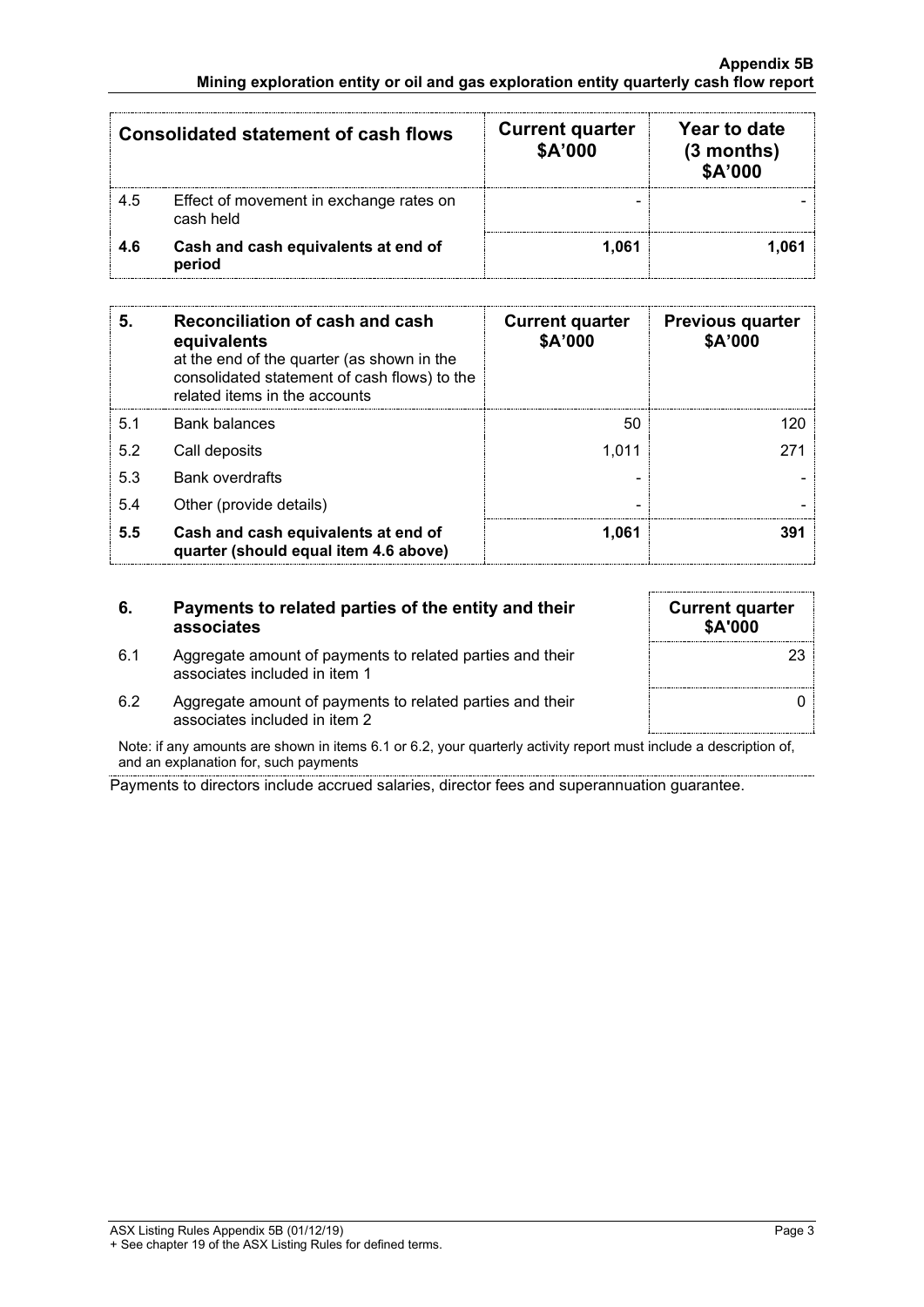- **7. Financing facilities** *Note: the term "facility' includes all forms of financing arrangements available to the entity. Add notes as necessary for an understanding of the sources of finance available to the entity.*
- 7.2 Credit standby arrangements
- 7.3 Other (please specify)
- 7.4 **Total financing facilities** -

|     | <b>Financing facilities</b><br>Note: the term "facility' includes all forms of financing<br>arrangements available to the entity.<br>Add notes as necessary for an understanding of the<br>sources of finance available to the entity. | <b>Total facility</b><br>amount at quarter<br>end<br>\$A'000 | Amount drawn at<br>quarter end<br>\$A'000 |
|-----|----------------------------------------------------------------------------------------------------------------------------------------------------------------------------------------------------------------------------------------|--------------------------------------------------------------|-------------------------------------------|
| 71  | Loan facilities                                                                                                                                                                                                                        |                                                              |                                           |
| 7.2 | Credit standby arrangements                                                                                                                                                                                                            |                                                              |                                           |
| 7.3 | Other (please specify)                                                                                                                                                                                                                 |                                                              |                                           |
| 7.4 | <b>Total financing facilities</b>                                                                                                                                                                                                      |                                                              |                                           |

### 7.5 **Unused financing facilities available at quarter end** -

7.6 Include in the box below a description of each facility above, including the lender, interest rate, maturity date and whether it is secured or unsecured. If any additional financing facilities have been entered into or are proposed to be entered into after quarter end, include a note providing details of those facilities as well.

Not applicable

| 8.  | Estimated cash available for future operating activities                   | <b>SA'000</b> |
|-----|----------------------------------------------------------------------------|---------------|
| 8.1 | Net cash from / (used in) operating activities (Item 1.9)                  |               |
| 8.2 | Capitalised exploration & evaluation (Item 2.1(d))                         | (69)          |
| 8.3 | Total relevant outgoings (Item $8.1 +$ Item $8.2$ )                        | 251)          |
| 8.4 | Cash and cash equivalents at quarter end (Item 4.6)                        | 1.061         |
| 8.5 | Unused finance facilities available at quarter end (Item 7.5)              |               |
| 8.6 | Total available funding (Item $8.4$ + Item $8.5$ )                         | - ()Ki        |
| 8.7 | Estimated quarters of funding available (Item 8.6 divided by<br>Item $8.3$ |               |

- 8.8 If Item 8.7 is less than 2 quarters, please provide answers to the following questions:
	- 1. Does the entity expect that it will continue to have the current level of net operating cash flows for the time being and, if not, why not?

Answer: N/A

2. Has the entity taken any steps, or does it propose to take any steps, to raise further cash to fund its operations and, if so, what are those steps and how likely does it believe that they will be successful?

Answer: N/A

3. Does the entity expect to be able to continue its operations and to meet its business objectives and, if so, on what basis?

Answer: N/A